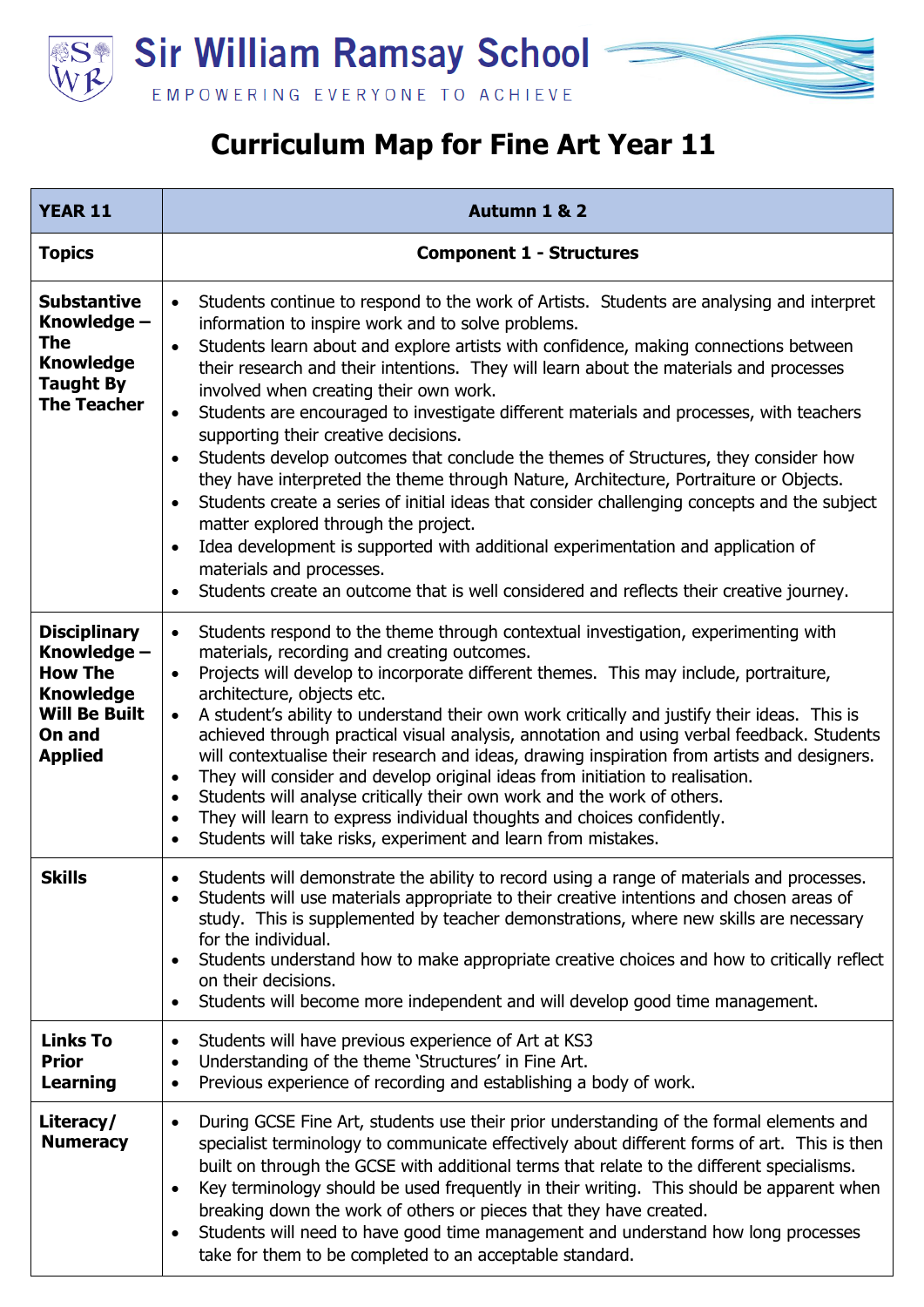|                                   | Students are confident when using writing frames to structure their communication. They<br>$\bullet$<br>can communicate about their work and the work of others effectively. Students continue<br>to describe, relate, analyse, interpret and evaluate work. Students provide written<br>communication through their sketchbooks to explain their creative journey and their<br>thought process.<br>Students will read from websites, sketchbooks and literature to stimulate artwork.<br>$\bullet$<br>Students will read from instructions to understand how to use certain materials or to<br>$\bullet$<br>follow health and safety notices.<br>As students become more confident using new materials and process, they will understand<br>$\bullet$<br>how to successfully measure and use quantities of materials to create outcomes. |
|-----------------------------------|-------------------------------------------------------------------------------------------------------------------------------------------------------------------------------------------------------------------------------------------------------------------------------------------------------------------------------------------------------------------------------------------------------------------------------------------------------------------------------------------------------------------------------------------------------------------------------------------------------------------------------------------------------------------------------------------------------------------------------------------------------------------------------------------------------------------------------------------|
| <b>Cross</b><br><b>Curricular</b> | Natural forms are researched at the start of Fine Art.<br>$\bullet$<br>There are links with Biology and Geography around environmental issues.<br>$\bullet$<br>Cross curricular links will vary depending on the subject matter investigated by the<br>$\bullet$<br>student.                                                                                                                                                                                                                                                                                                                                                                                                                                                                                                                                                              |
| <b>Assessment</b>                 | The Assessment Objectives (AOs) are used to assess Component 1. Students are<br>$\bullet$<br>assessed against their ability to investigate, experiment, record and create outcomes.<br>Teacher feedback is ongoing for all coursework; this is through written or verbal methods.<br>$\bullet$<br>Component 1 will be assessed internally and then a sample will be moderated by the<br>examiner.                                                                                                                                                                                                                                                                                                                                                                                                                                         |

| <b>YEAR 11</b>                                                                                                               | Spring 1 & 2<br>Summer 1 & 2                                                                                                                                                                                                                                                                                                                                                                                                                                                                                                                                                                                                                                                                                                                                                                                                                                                                                                                                                                                                                                                                                                                                                            |
|------------------------------------------------------------------------------------------------------------------------------|-----------------------------------------------------------------------------------------------------------------------------------------------------------------------------------------------------------------------------------------------------------------------------------------------------------------------------------------------------------------------------------------------------------------------------------------------------------------------------------------------------------------------------------------------------------------------------------------------------------------------------------------------------------------------------------------------------------------------------------------------------------------------------------------------------------------------------------------------------------------------------------------------------------------------------------------------------------------------------------------------------------------------------------------------------------------------------------------------------------------------------------------------------------------------------------------|
| <b>Topics</b>                                                                                                                | <b>Component 2</b><br>This is an externally set assignment, with the theme allocated by the exam board.                                                                                                                                                                                                                                                                                                                                                                                                                                                                                                                                                                                                                                                                                                                                                                                                                                                                                                                                                                                                                                                                                 |
| <b>Substantive</b><br>Knowledge -<br>The<br><b>Knowledge</b><br><b>Taught By</b><br><b>The Teacher</b>                       | Students will be provided a theme by the exam board. The paper provides examples of<br>$\bullet$<br>how the theme can be interpreted differently, through specialisms and subject matter.<br>Students will use their established investigative skills to understand the theme and how<br>they want to interpret it.<br>Students will investigate the work of artists they link to the theme. Students will use<br>$\bullet$<br>teacher feedback and advice when making these initial decisions. Students will apply their<br>understanding of key terminology to communicate effectively and explain their creative<br>thought process.<br>Students will respond to their initial research and create outcomes that use materials and<br>$\bullet$<br>processes appropriate to their artists.<br>Students use their research as a starting point for developing their own ideas. They will<br>$\bullet$<br>create a series of initial designs and then incorporate additional techniques to support the<br>development of their ideas.<br>Students will create a response to the externally set assignment. This may be a single<br>$\bullet$<br>piece of work or a series of outcomes. |
| <b>Disciplinary</b><br>Knowledge -<br><b>How The</b><br><b>Knowledge</b><br><b>Will Be Built</b><br>On and<br><b>Applied</b> | They will consider and develop original ideas from initiation to realisation.<br>$\bullet$<br>Students will analyse critically their own work and the work of others. This is achieved<br>$\bullet$<br>through practical visual analysis, annotation and using verbal feedback.<br>They will express individual thoughts and choices confidently.<br>$\bullet$<br>Students will take risks, experiment and learn from mistakes.<br>$\bullet$<br>Students will contextualise their research and ideas, drawing inspiration from artists and<br>$\bullet$<br>designers.<br>Students will also evaluate the contextual source that they study and develop an<br>$\bullet$<br>appreciation of the impact it has on their own work and that of others.                                                                                                                                                                                                                                                                                                                                                                                                                                       |
| <b>Skills</b>                                                                                                                | Students will demonstrate the ability to record using a range of materials and processes.<br>$\bullet$<br>Students will use materials appropriate to their creative intentions and chosen areas of<br>study.                                                                                                                                                                                                                                                                                                                                                                                                                                                                                                                                                                                                                                                                                                                                                                                                                                                                                                                                                                            |